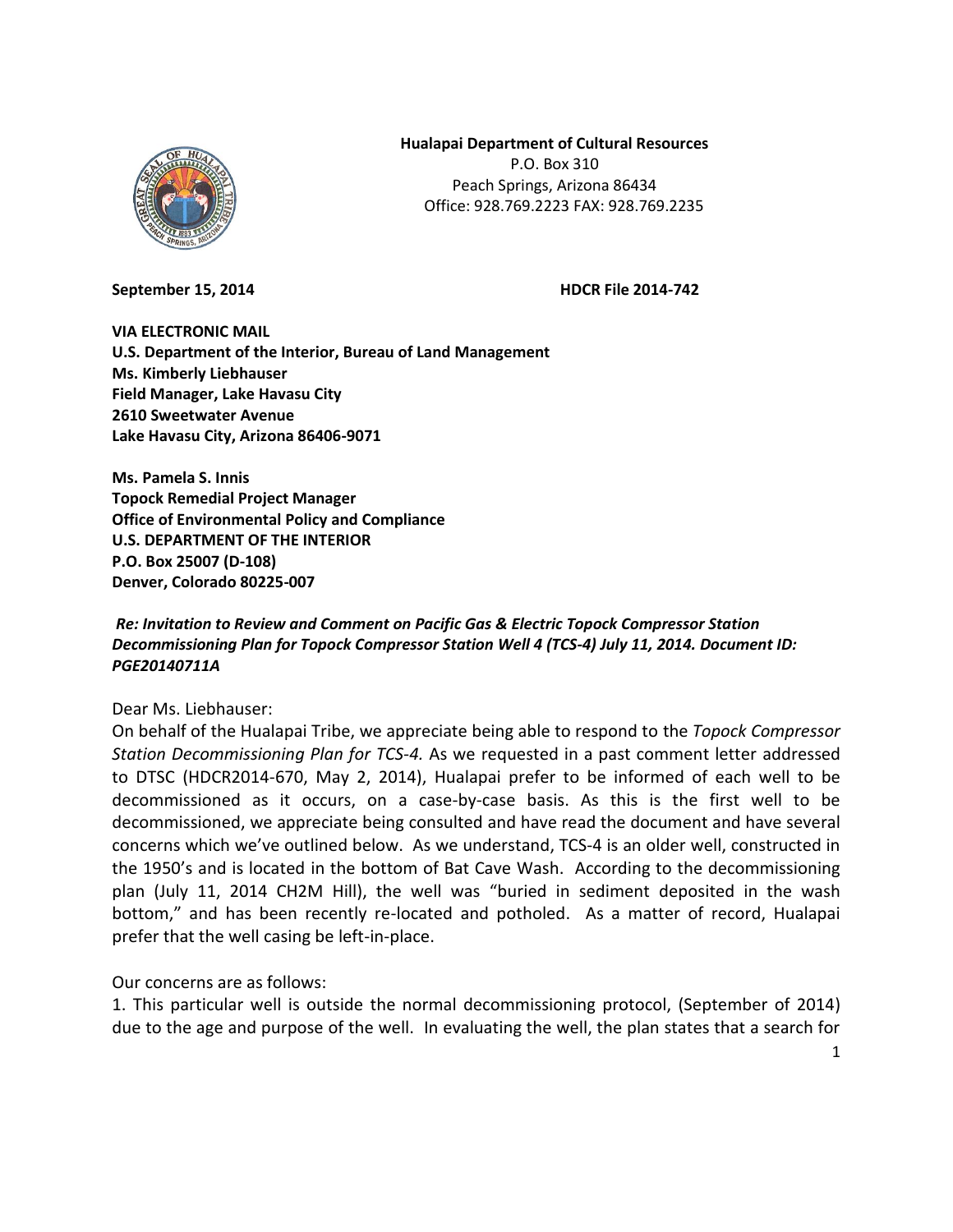well documentation information was not successful (Section 2.1, page 3), and that additional field work "would need to be conducted to evaluate the construction and current condition of the well." For instance is TCS-4 considered a Class IV Well by CAL EPA standards? If so, is the permitting process different than what is proposed? Hualapai asked a representative of DTSC if TCS-4 was a Class IV well, and they responded, "I don't know as we don't have a lot of real data/information regarding its operation. Also, due to its age in the 60's don't know how the current classification system applies legally to these types of wells" (personal communication September 15, 2014). In view of the lack of sold information, Hualapai feel that it is pre-mature to implement the work plan without having the well documentation review complete.

2. Backfill: (Section 2.1, page 4). Soil from the potholing and initial investigations that took place in April 2013 was used as back-fill. Data within the decommissioning plan states that (page 4) CrT, CrVI, molybdenum and zinc "were detected in both samples above background concentrations." Further, (page 5) dioxins and furans (both not naturally occurring) were "detected above toxicity equivalent quotients for Humans, Avians, and Mammals…" Additionally, samples taken from inside TCS-4 (March 2014) included above background levels for CrT, CrVI, copper, lead, selenium, arsenic, cobalt, nickel and zinc. Why is contaminated soil being used as backfill?

3. The pipe wrap sample (page 5), has asbestos containing materials. Does the soil have asbestos fibers?

4. Per the plan, (page 5) water quality data indicates that TCS-4 is "within the area of the hexavalent chromium plume," and that "TCS-4 is an old, damaged production well, not a properly constructed monitoring well," indicating that data may be compromised. Again, Hualapai feel that it is pre-mature to implement the work plan without having the well documentation review complete, with supporting data available to the tribes for review.

5. Filler material: (page 6). This is confusing; is the filler going to be neat cement or? The plan states that "Displaced site material will be used to backfill the portion of the borehole/excavation above sealed interval." Where *is displaced site material* coming from? AOC-4 material was completed removed due to hazardous material. TCS-4 is within the area of the chromium plume. Will *displaced site material* become contaminated from existing contaminated soil conditions at TCS-4? Section 2.3.2, (page 7) states, that "The excavation will then be backfilled using the same material that was excavated…" The soil is contaminated as stated above, so it seems to Hualapai that this is contradictory and does not make any sense. Same applies to Section 2.3.4, *Decommissioning the well head,* why use contaminated soil as backfill?